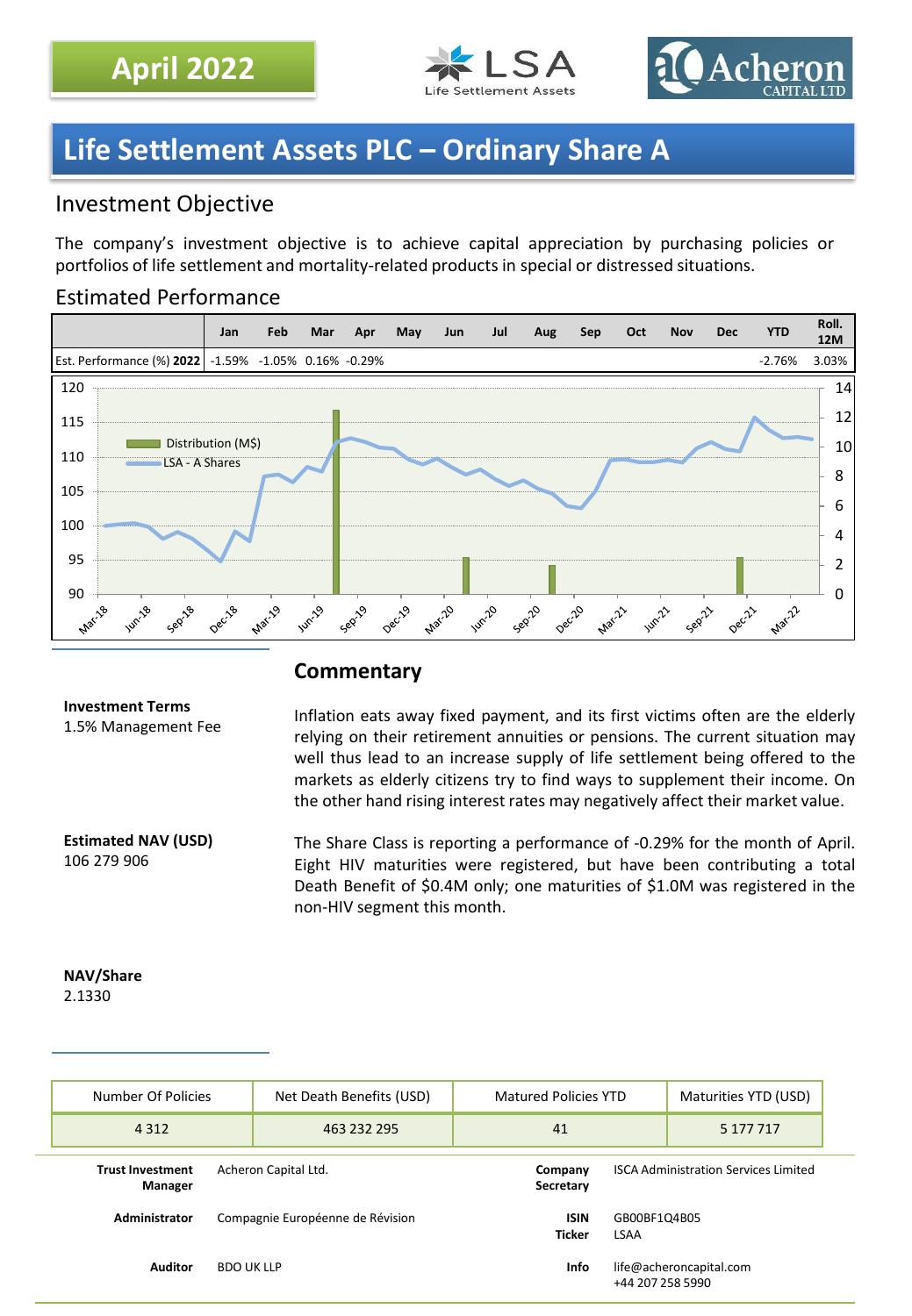# **April 2022**







**Distribution By Gender**



**Distribution by Issue Date(2) (Yrs)**

0 200 400 600 800 1000 1200 1400 1600 1800 2000 **# of Polcies** 0 200 400 600 800 1,000 1,200 1,400 1,600 1,800 2,000 2,200 0-10 years old 10-15 years old 15-20 years old 20-25 years old 25+ years old # of policies **HIV** Non-HIV

**Distribution by Insurance Company**





**Maturities Since Inception**

(1)Indicates the available face amount to LSA which is a fractional interest of initial face amount. (2)Distribution by issue dates reflects the time since the life insurance policy was issued. Source of Data: Acheron Capital Ltd unless otherwise stated.